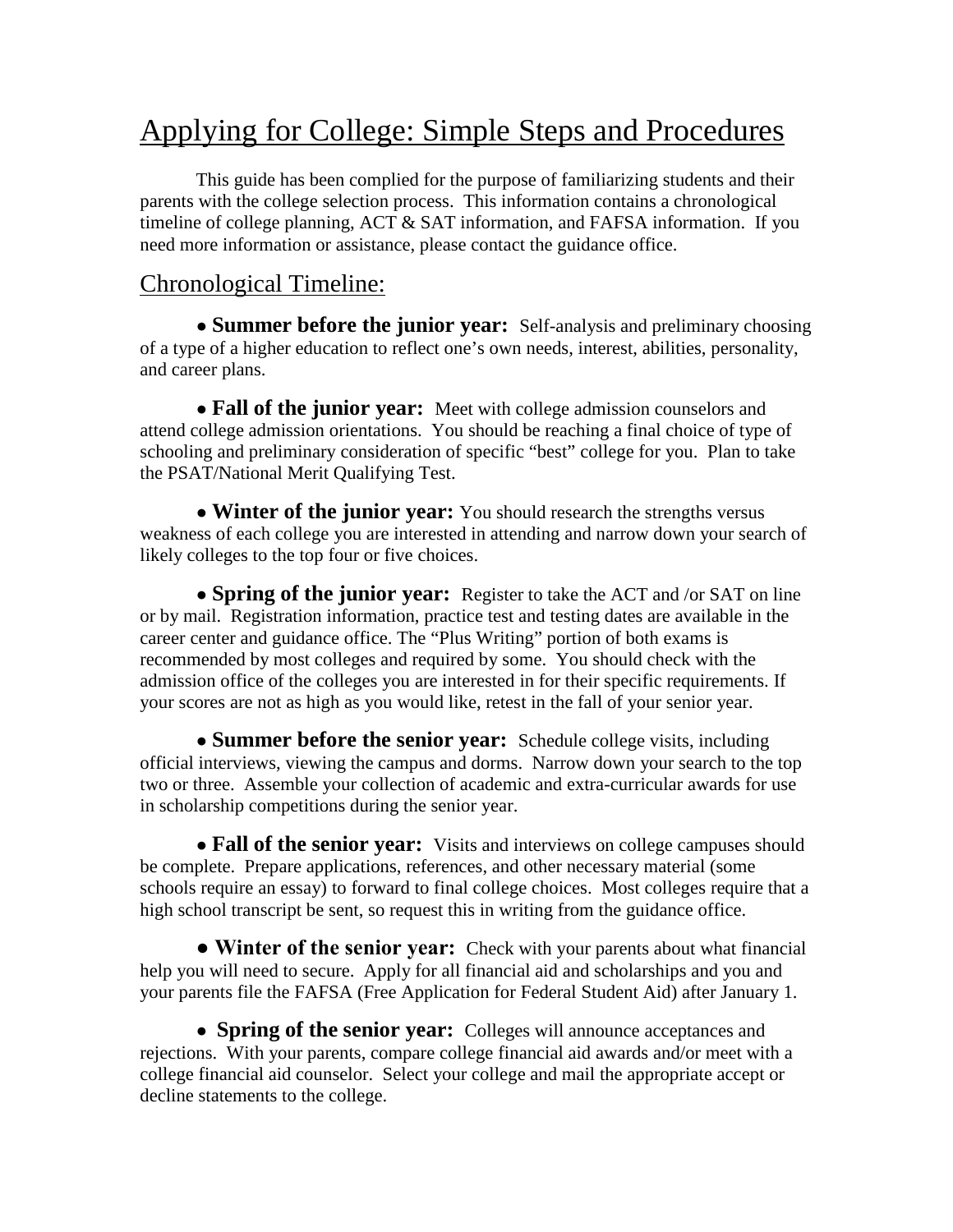## College Admission & Financial Aid Information

#### How Do Colleges Accept You?

Before a college accepts you for admission there are a number of items that the college administration looks at including: continuing rigor in the senior year, indications of your ability to succeed, your class rank, test scores, references, extra-curricular activities, personal achievements, and a possible personal interview by the college. Some colleges may even what to look at your health records. There are no particular high school subjects that guarantee you will be admitted, however most colleges require at least the following core curriculum.

\*English  $-4$  years  $*Math - 3 \text{ years}$ , (Algebra I, II & Geometry) \*Science – 3 years, (Biology, Chemistry & Physics) \*Social Studies – 3 years, (World History, American History & Government) \*Foreign Language – 3 years (Some may only require 2 years) \*Fine Arts  $-1$  year

If you do not have the above requirements some colleges will still accept you, however you may be placed in remedial coursework.

#### College Entrance Exams:

Many colleges require all applicants to take entrance exams. College catalogs refer to these tests requirements under admissions procedures. The tests usually require the ACT or the SAT. Find out early if the colleges you are considering require the ACT or the SAT and what the college deadline is for receiving your scores.

Select a testing date from posted calendars in the career center guidance area. Be aware of registration deadlines and local testing sites. Complete online or mail registrations early so you are assured of a spot in the testing center.

You may want to take the ACT or the SAT at the end of your junior year to help prepare for the fall of your senior year. Be sure to request your scores be sent to the colleges you are most interested in attending. Applications for the ACT and SAT are available in the career center or online at [www.act.org](http://www.act.org/) or [www.collegeboard.com](http://www.collegeboard.com/) .

#### Should I Attend College?

Two real reasons for a college education are: 1) preparation for a career and 2) acquisition of an idea of culture. A college education helps students grow into well rounded individuals who know how to think objectively and make use of his/her best talents in society.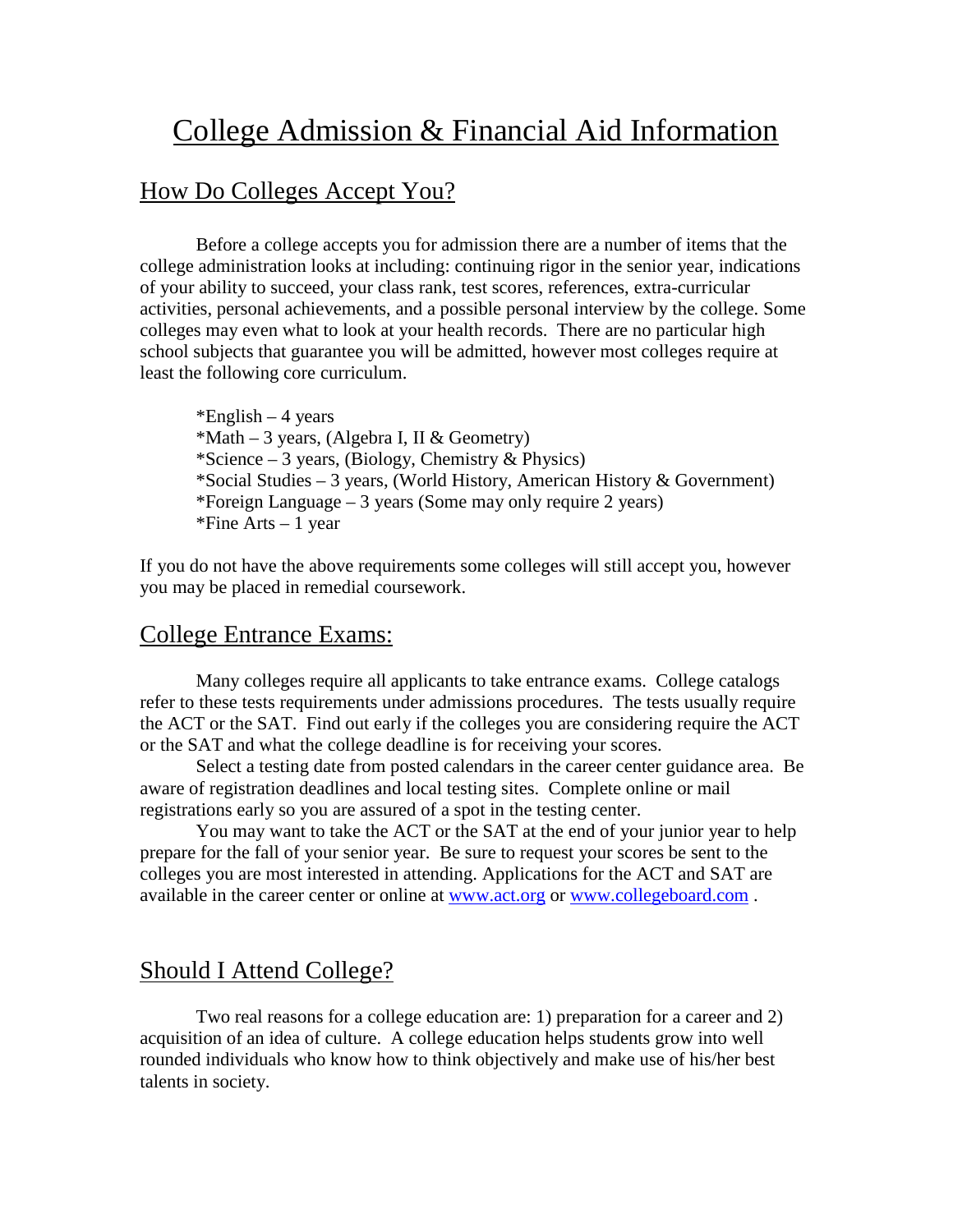### How Do I Choose A College?

Once you look at the details of a college, you'll see there's a lot more than the name to consider. Here are some things to think about when choosing a college:

\***Location** – distance from home

- \***Environment** type of school (two or four year); urban or rural; co-ed, male or female student body; religious affiliation; public or private school
- . \***Size** enrollment and campus size
- \***Admission Requirement** deadlines; test required; average test scores; GPA and rank of the freshman class
- \***Academics** majors offered; student-faculty ratio; typical class size; special programs
- \***Financial Aid** deadlines; required forms; part-time student population receiving aid; scholarships; part-time employment opportunities
- \***College Expenses** tuition; room and board; estimated total budget; application fee and deposit
- \***Housing** resident hall requirements; availability; types and sizes; food plans
- \***Facilities** academic and recreational

\***Activities** – clubs; organizations; sororities/fraternities; athletics and intramurals

Student Athletes: Students looking to participate in a Division I or II collegiate sport must register with the NCAA Eligibility Center during their junior year. Students must request that their ACT scores be forwarded directly to the center by entering "9999" as a reporting selection when registering for the test.

For more information on the NCAA's core course requirements, GPA computation, and contact information to complete the amateurism questionnaire, visit <https://web1.ncaa.org/eligibilitycenter/>